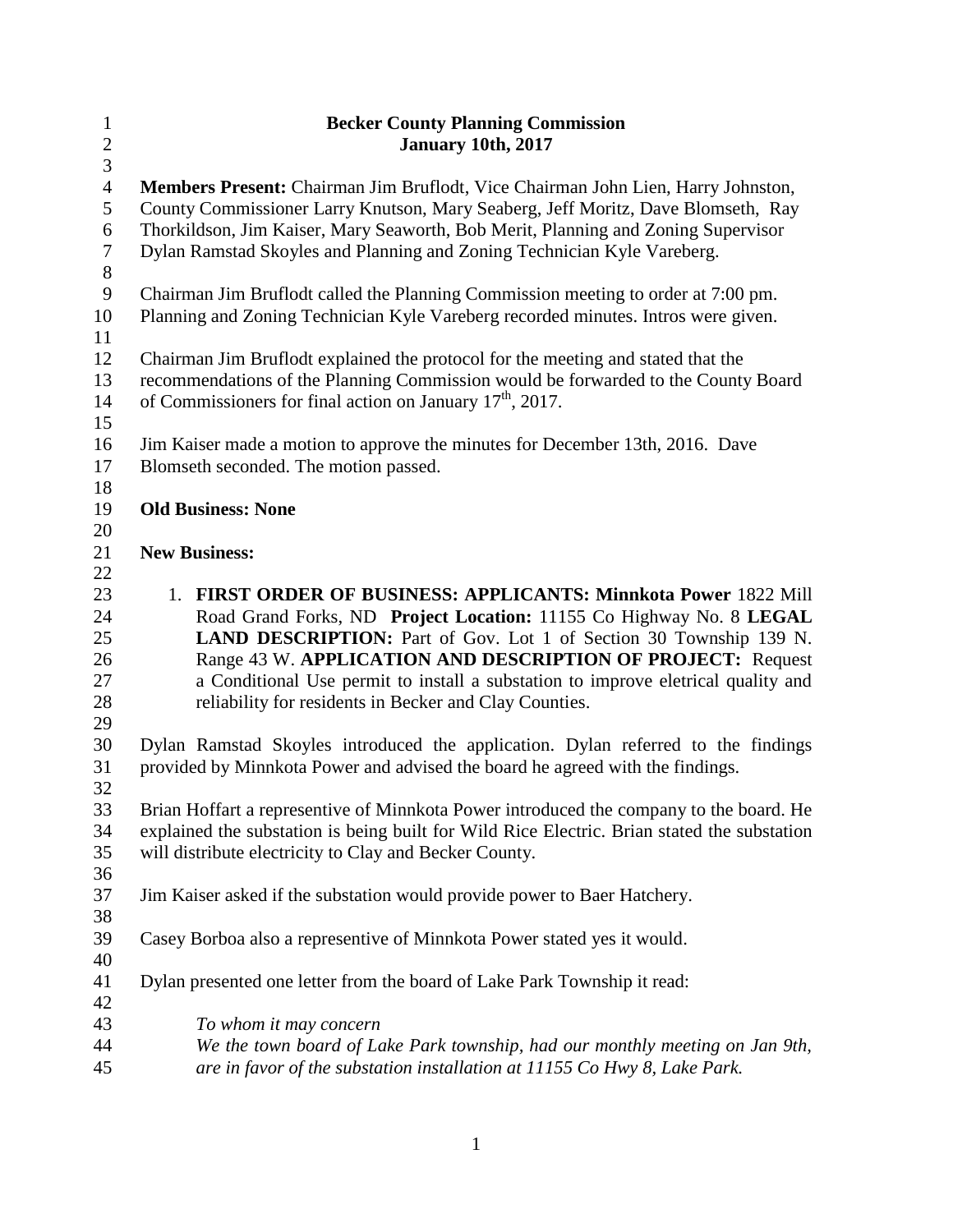| 47<br>service.<br>48<br>49<br><b>Thanks</b><br>50<br>John Madson, Clerk<br>51<br>Lake Park township board<br>52<br>53<br>54<br>John Lien said all of his questions were answered by the findings provided by Minnkota<br>Power. Lien stated he was in favor of the substation.<br>55<br>56<br>57<br>Jim Kaiser asked when the substation installation would be completed.<br>58<br>59<br>Brian stated pending status of funding, the project would begin in March and end no later<br>then November 1 <sup>st</sup> .<br>60<br>61<br>62<br>There was no further discussion by the Commission.<br>63<br>64<br><b>MOTION:</b> Jim Kaiser made a motion to aprove the request for a Conditional Use<br>Permit to install a substation to improve eletrical quality and reliability for residents<br>65<br>in Becker and Clay Counties and adopted the following findings provided by<br>66<br>67<br><b>Minnkota Power:</b><br>68<br>69<br>1. Affect on surrounding property. That the conditional use will not harm the<br>70<br>use and enjoyment of other property in the immediate vicinity for the purposes<br>71<br>already permitted, nor substantially diminish or impair property values within<br>72<br>the immediate vicinity.<br>73<br>No, anticipate keeping some trees for screening purposes, see site plan for<br>74<br>tree areas to remain. Adjacent land owners will not be harmed and will<br>75<br>be able to use their land as currently zoned without impact. Will not<br>76<br>substantially implact land values.<br>77<br>2. Affect on orderly, consistent development. That establishing the conditional<br>78<br>79<br>use will not impede the normal, orderly development and improvement of<br>80<br>surrounding vacant property for uses predominant in the area.<br>81<br>No affect on orderly development surrounding area is zoned agricultural.<br>82<br>Adjacent lands are U.S. Fish and Wildlife, agricultural land, and<br>83<br>recreational/hunting land. Closest residence is 2,500 feet to the Northeast<br>84<br>and is screened by trees.<br>85<br>86<br>3. Adequate facilities. That adequate utilities, access roads, drainage and other<br>87<br>necessary facilities have been or are being provided.<br>88<br>Yes, county road No. 8 is access point and drainage is to the Northeast to | 46 | We are all for the improvement of the quality and reliability of our electric |
|--------------------------------------------------------------------------------------------------------------------------------------------------------------------------------------------------------------------------------------------------------------------------------------------------------------------------------------------------------------------------------------------------------------------------------------------------------------------------------------------------------------------------------------------------------------------------------------------------------------------------------------------------------------------------------------------------------------------------------------------------------------------------------------------------------------------------------------------------------------------------------------------------------------------------------------------------------------------------------------------------------------------------------------------------------------------------------------------------------------------------------------------------------------------------------------------------------------------------------------------------------------------------------------------------------------------------------------------------------------------------------------------------------------------------------------------------------------------------------------------------------------------------------------------------------------------------------------------------------------------------------------------------------------------------------------------------------------------------------------------------------------------------------------------------------------------------------------------------------------------------------------------------------------------------------------------------------------------------------------------------------------------------------------------------------------------------------------------------------------------------------------------------------------------------------------------------------------------------------------------------------------------------------------------------------------------------------------|----|-------------------------------------------------------------------------------|
|                                                                                                                                                                                                                                                                                                                                                                                                                                                                                                                                                                                                                                                                                                                                                                                                                                                                                                                                                                                                                                                                                                                                                                                                                                                                                                                                                                                                                                                                                                                                                                                                                                                                                                                                                                                                                                                                                                                                                                                                                                                                                                                                                                                                                                                                                                                                      |    |                                                                               |
|                                                                                                                                                                                                                                                                                                                                                                                                                                                                                                                                                                                                                                                                                                                                                                                                                                                                                                                                                                                                                                                                                                                                                                                                                                                                                                                                                                                                                                                                                                                                                                                                                                                                                                                                                                                                                                                                                                                                                                                                                                                                                                                                                                                                                                                                                                                                      |    |                                                                               |
|                                                                                                                                                                                                                                                                                                                                                                                                                                                                                                                                                                                                                                                                                                                                                                                                                                                                                                                                                                                                                                                                                                                                                                                                                                                                                                                                                                                                                                                                                                                                                                                                                                                                                                                                                                                                                                                                                                                                                                                                                                                                                                                                                                                                                                                                                                                                      |    |                                                                               |
|                                                                                                                                                                                                                                                                                                                                                                                                                                                                                                                                                                                                                                                                                                                                                                                                                                                                                                                                                                                                                                                                                                                                                                                                                                                                                                                                                                                                                                                                                                                                                                                                                                                                                                                                                                                                                                                                                                                                                                                                                                                                                                                                                                                                                                                                                                                                      |    |                                                                               |
|                                                                                                                                                                                                                                                                                                                                                                                                                                                                                                                                                                                                                                                                                                                                                                                                                                                                                                                                                                                                                                                                                                                                                                                                                                                                                                                                                                                                                                                                                                                                                                                                                                                                                                                                                                                                                                                                                                                                                                                                                                                                                                                                                                                                                                                                                                                                      |    |                                                                               |
|                                                                                                                                                                                                                                                                                                                                                                                                                                                                                                                                                                                                                                                                                                                                                                                                                                                                                                                                                                                                                                                                                                                                                                                                                                                                                                                                                                                                                                                                                                                                                                                                                                                                                                                                                                                                                                                                                                                                                                                                                                                                                                                                                                                                                                                                                                                                      |    |                                                                               |
|                                                                                                                                                                                                                                                                                                                                                                                                                                                                                                                                                                                                                                                                                                                                                                                                                                                                                                                                                                                                                                                                                                                                                                                                                                                                                                                                                                                                                                                                                                                                                                                                                                                                                                                                                                                                                                                                                                                                                                                                                                                                                                                                                                                                                                                                                                                                      |    |                                                                               |
|                                                                                                                                                                                                                                                                                                                                                                                                                                                                                                                                                                                                                                                                                                                                                                                                                                                                                                                                                                                                                                                                                                                                                                                                                                                                                                                                                                                                                                                                                                                                                                                                                                                                                                                                                                                                                                                                                                                                                                                                                                                                                                                                                                                                                                                                                                                                      |    |                                                                               |
|                                                                                                                                                                                                                                                                                                                                                                                                                                                                                                                                                                                                                                                                                                                                                                                                                                                                                                                                                                                                                                                                                                                                                                                                                                                                                                                                                                                                                                                                                                                                                                                                                                                                                                                                                                                                                                                                                                                                                                                                                                                                                                                                                                                                                                                                                                                                      |    |                                                                               |
|                                                                                                                                                                                                                                                                                                                                                                                                                                                                                                                                                                                                                                                                                                                                                                                                                                                                                                                                                                                                                                                                                                                                                                                                                                                                                                                                                                                                                                                                                                                                                                                                                                                                                                                                                                                                                                                                                                                                                                                                                                                                                                                                                                                                                                                                                                                                      |    |                                                                               |
|                                                                                                                                                                                                                                                                                                                                                                                                                                                                                                                                                                                                                                                                                                                                                                                                                                                                                                                                                                                                                                                                                                                                                                                                                                                                                                                                                                                                                                                                                                                                                                                                                                                                                                                                                                                                                                                                                                                                                                                                                                                                                                                                                                                                                                                                                                                                      |    |                                                                               |
|                                                                                                                                                                                                                                                                                                                                                                                                                                                                                                                                                                                                                                                                                                                                                                                                                                                                                                                                                                                                                                                                                                                                                                                                                                                                                                                                                                                                                                                                                                                                                                                                                                                                                                                                                                                                                                                                                                                                                                                                                                                                                                                                                                                                                                                                                                                                      |    |                                                                               |
|                                                                                                                                                                                                                                                                                                                                                                                                                                                                                                                                                                                                                                                                                                                                                                                                                                                                                                                                                                                                                                                                                                                                                                                                                                                                                                                                                                                                                                                                                                                                                                                                                                                                                                                                                                                                                                                                                                                                                                                                                                                                                                                                                                                                                                                                                                                                      |    |                                                                               |
|                                                                                                                                                                                                                                                                                                                                                                                                                                                                                                                                                                                                                                                                                                                                                                                                                                                                                                                                                                                                                                                                                                                                                                                                                                                                                                                                                                                                                                                                                                                                                                                                                                                                                                                                                                                                                                                                                                                                                                                                                                                                                                                                                                                                                                                                                                                                      |    |                                                                               |
|                                                                                                                                                                                                                                                                                                                                                                                                                                                                                                                                                                                                                                                                                                                                                                                                                                                                                                                                                                                                                                                                                                                                                                                                                                                                                                                                                                                                                                                                                                                                                                                                                                                                                                                                                                                                                                                                                                                                                                                                                                                                                                                                                                                                                                                                                                                                      |    |                                                                               |
|                                                                                                                                                                                                                                                                                                                                                                                                                                                                                                                                                                                                                                                                                                                                                                                                                                                                                                                                                                                                                                                                                                                                                                                                                                                                                                                                                                                                                                                                                                                                                                                                                                                                                                                                                                                                                                                                                                                                                                                                                                                                                                                                                                                                                                                                                                                                      |    |                                                                               |
|                                                                                                                                                                                                                                                                                                                                                                                                                                                                                                                                                                                                                                                                                                                                                                                                                                                                                                                                                                                                                                                                                                                                                                                                                                                                                                                                                                                                                                                                                                                                                                                                                                                                                                                                                                                                                                                                                                                                                                                                                                                                                                                                                                                                                                                                                                                                      |    |                                                                               |
|                                                                                                                                                                                                                                                                                                                                                                                                                                                                                                                                                                                                                                                                                                                                                                                                                                                                                                                                                                                                                                                                                                                                                                                                                                                                                                                                                                                                                                                                                                                                                                                                                                                                                                                                                                                                                                                                                                                                                                                                                                                                                                                                                                                                                                                                                                                                      |    |                                                                               |
|                                                                                                                                                                                                                                                                                                                                                                                                                                                                                                                                                                                                                                                                                                                                                                                                                                                                                                                                                                                                                                                                                                                                                                                                                                                                                                                                                                                                                                                                                                                                                                                                                                                                                                                                                                                                                                                                                                                                                                                                                                                                                                                                                                                                                                                                                                                                      |    |                                                                               |
|                                                                                                                                                                                                                                                                                                                                                                                                                                                                                                                                                                                                                                                                                                                                                                                                                                                                                                                                                                                                                                                                                                                                                                                                                                                                                                                                                                                                                                                                                                                                                                                                                                                                                                                                                                                                                                                                                                                                                                                                                                                                                                                                                                                                                                                                                                                                      |    |                                                                               |
|                                                                                                                                                                                                                                                                                                                                                                                                                                                                                                                                                                                                                                                                                                                                                                                                                                                                                                                                                                                                                                                                                                                                                                                                                                                                                                                                                                                                                                                                                                                                                                                                                                                                                                                                                                                                                                                                                                                                                                                                                                                                                                                                                                                                                                                                                                                                      |    |                                                                               |
|                                                                                                                                                                                                                                                                                                                                                                                                                                                                                                                                                                                                                                                                                                                                                                                                                                                                                                                                                                                                                                                                                                                                                                                                                                                                                                                                                                                                                                                                                                                                                                                                                                                                                                                                                                                                                                                                                                                                                                                                                                                                                                                                                                                                                                                                                                                                      |    |                                                                               |
|                                                                                                                                                                                                                                                                                                                                                                                                                                                                                                                                                                                                                                                                                                                                                                                                                                                                                                                                                                                                                                                                                                                                                                                                                                                                                                                                                                                                                                                                                                                                                                                                                                                                                                                                                                                                                                                                                                                                                                                                                                                                                                                                                                                                                                                                                                                                      |    |                                                                               |
|                                                                                                                                                                                                                                                                                                                                                                                                                                                                                                                                                                                                                                                                                                                                                                                                                                                                                                                                                                                                                                                                                                                                                                                                                                                                                                                                                                                                                                                                                                                                                                                                                                                                                                                                                                                                                                                                                                                                                                                                                                                                                                                                                                                                                                                                                                                                      |    |                                                                               |
|                                                                                                                                                                                                                                                                                                                                                                                                                                                                                                                                                                                                                                                                                                                                                                                                                                                                                                                                                                                                                                                                                                                                                                                                                                                                                                                                                                                                                                                                                                                                                                                                                                                                                                                                                                                                                                                                                                                                                                                                                                                                                                                                                                                                                                                                                                                                      |    |                                                                               |
|                                                                                                                                                                                                                                                                                                                                                                                                                                                                                                                                                                                                                                                                                                                                                                                                                                                                                                                                                                                                                                                                                                                                                                                                                                                                                                                                                                                                                                                                                                                                                                                                                                                                                                                                                                                                                                                                                                                                                                                                                                                                                                                                                                                                                                                                                                                                      |    |                                                                               |
|                                                                                                                                                                                                                                                                                                                                                                                                                                                                                                                                                                                                                                                                                                                                                                                                                                                                                                                                                                                                                                                                                                                                                                                                                                                                                                                                                                                                                                                                                                                                                                                                                                                                                                                                                                                                                                                                                                                                                                                                                                                                                                                                                                                                                                                                                                                                      |    |                                                                               |
|                                                                                                                                                                                                                                                                                                                                                                                                                                                                                                                                                                                                                                                                                                                                                                                                                                                                                                                                                                                                                                                                                                                                                                                                                                                                                                                                                                                                                                                                                                                                                                                                                                                                                                                                                                                                                                                                                                                                                                                                                                                                                                                                                                                                                                                                                                                                      |    |                                                                               |
|                                                                                                                                                                                                                                                                                                                                                                                                                                                                                                                                                                                                                                                                                                                                                                                                                                                                                                                                                                                                                                                                                                                                                                                                                                                                                                                                                                                                                                                                                                                                                                                                                                                                                                                                                                                                                                                                                                                                                                                                                                                                                                                                                                                                                                                                                                                                      |    |                                                                               |
|                                                                                                                                                                                                                                                                                                                                                                                                                                                                                                                                                                                                                                                                                                                                                                                                                                                                                                                                                                                                                                                                                                                                                                                                                                                                                                                                                                                                                                                                                                                                                                                                                                                                                                                                                                                                                                                                                                                                                                                                                                                                                                                                                                                                                                                                                                                                      |    |                                                                               |
|                                                                                                                                                                                                                                                                                                                                                                                                                                                                                                                                                                                                                                                                                                                                                                                                                                                                                                                                                                                                                                                                                                                                                                                                                                                                                                                                                                                                                                                                                                                                                                                                                                                                                                                                                                                                                                                                                                                                                                                                                                                                                                                                                                                                                                                                                                                                      |    |                                                                               |
|                                                                                                                                                                                                                                                                                                                                                                                                                                                                                                                                                                                                                                                                                                                                                                                                                                                                                                                                                                                                                                                                                                                                                                                                                                                                                                                                                                                                                                                                                                                                                                                                                                                                                                                                                                                                                                                                                                                                                                                                                                                                                                                                                                                                                                                                                                                                      |    |                                                                               |
|                                                                                                                                                                                                                                                                                                                                                                                                                                                                                                                                                                                                                                                                                                                                                                                                                                                                                                                                                                                                                                                                                                                                                                                                                                                                                                                                                                                                                                                                                                                                                                                                                                                                                                                                                                                                                                                                                                                                                                                                                                                                                                                                                                                                                                                                                                                                      |    |                                                                               |
|                                                                                                                                                                                                                                                                                                                                                                                                                                                                                                                                                                                                                                                                                                                                                                                                                                                                                                                                                                                                                                                                                                                                                                                                                                                                                                                                                                                                                                                                                                                                                                                                                                                                                                                                                                                                                                                                                                                                                                                                                                                                                                                                                                                                                                                                                                                                      |    |                                                                               |
|                                                                                                                                                                                                                                                                                                                                                                                                                                                                                                                                                                                                                                                                                                                                                                                                                                                                                                                                                                                                                                                                                                                                                                                                                                                                                                                                                                                                                                                                                                                                                                                                                                                                                                                                                                                                                                                                                                                                                                                                                                                                                                                                                                                                                                                                                                                                      |    |                                                                               |
|                                                                                                                                                                                                                                                                                                                                                                                                                                                                                                                                                                                                                                                                                                                                                                                                                                                                                                                                                                                                                                                                                                                                                                                                                                                                                                                                                                                                                                                                                                                                                                                                                                                                                                                                                                                                                                                                                                                                                                                                                                                                                                                                                                                                                                                                                                                                      |    |                                                                               |
|                                                                                                                                                                                                                                                                                                                                                                                                                                                                                                                                                                                                                                                                                                                                                                                                                                                                                                                                                                                                                                                                                                                                                                                                                                                                                                                                                                                                                                                                                                                                                                                                                                                                                                                                                                                                                                                                                                                                                                                                                                                                                                                                                                                                                                                                                                                                      |    |                                                                               |
|                                                                                                                                                                                                                                                                                                                                                                                                                                                                                                                                                                                                                                                                                                                                                                                                                                                                                                                                                                                                                                                                                                                                                                                                                                                                                                                                                                                                                                                                                                                                                                                                                                                                                                                                                                                                                                                                                                                                                                                                                                                                                                                                                                                                                                                                                                                                      |    |                                                                               |
|                                                                                                                                                                                                                                                                                                                                                                                                                                                                                                                                                                                                                                                                                                                                                                                                                                                                                                                                                                                                                                                                                                                                                                                                                                                                                                                                                                                                                                                                                                                                                                                                                                                                                                                                                                                                                                                                                                                                                                                                                                                                                                                                                                                                                                                                                                                                      |    |                                                                               |
|                                                                                                                                                                                                                                                                                                                                                                                                                                                                                                                                                                                                                                                                                                                                                                                                                                                                                                                                                                                                                                                                                                                                                                                                                                                                                                                                                                                                                                                                                                                                                                                                                                                                                                                                                                                                                                                                                                                                                                                                                                                                                                                                                                                                                                                                                                                                      |    |                                                                               |
|                                                                                                                                                                                                                                                                                                                                                                                                                                                                                                                                                                                                                                                                                                                                                                                                                                                                                                                                                                                                                                                                                                                                                                                                                                                                                                                                                                                                                                                                                                                                                                                                                                                                                                                                                                                                                                                                                                                                                                                                                                                                                                                                                                                                                                                                                                                                      |    |                                                                               |
|                                                                                                                                                                                                                                                                                                                                                                                                                                                                                                                                                                                                                                                                                                                                                                                                                                                                                                                                                                                                                                                                                                                                                                                                                                                                                                                                                                                                                                                                                                                                                                                                                                                                                                                                                                                                                                                                                                                                                                                                                                                                                                                                                                                                                                                                                                                                      |    |                                                                               |
|                                                                                                                                                                                                                                                                                                                                                                                                                                                                                                                                                                                                                                                                                                                                                                                                                                                                                                                                                                                                                                                                                                                                                                                                                                                                                                                                                                                                                                                                                                                                                                                                                                                                                                                                                                                                                                                                                                                                                                                                                                                                                                                                                                                                                                                                                                                                      | 89 | roadway ditch. Site does not require sanitary or water. Driveway              |
| 90<br>approach permit will be obtained by County Highway Department after                                                                                                                                                                                                                                                                                                                                                                                                                                                                                                                                                                                                                                                                                                                                                                                                                                                                                                                                                                                                                                                                                                                                                                                                                                                                                                                                                                                                                                                                                                                                                                                                                                                                                                                                                                                                                                                                                                                                                                                                                                                                                                                                                                                                                                                            |    |                                                                               |
| 91<br><b>CUP</b> approval.                                                                                                                                                                                                                                                                                                                                                                                                                                                                                                                                                                                                                                                                                                                                                                                                                                                                                                                                                                                                                                                                                                                                                                                                                                                                                                                                                                                                                                                                                                                                                                                                                                                                                                                                                                                                                                                                                                                                                                                                                                                                                                                                                                                                                                                                                                           |    |                                                                               |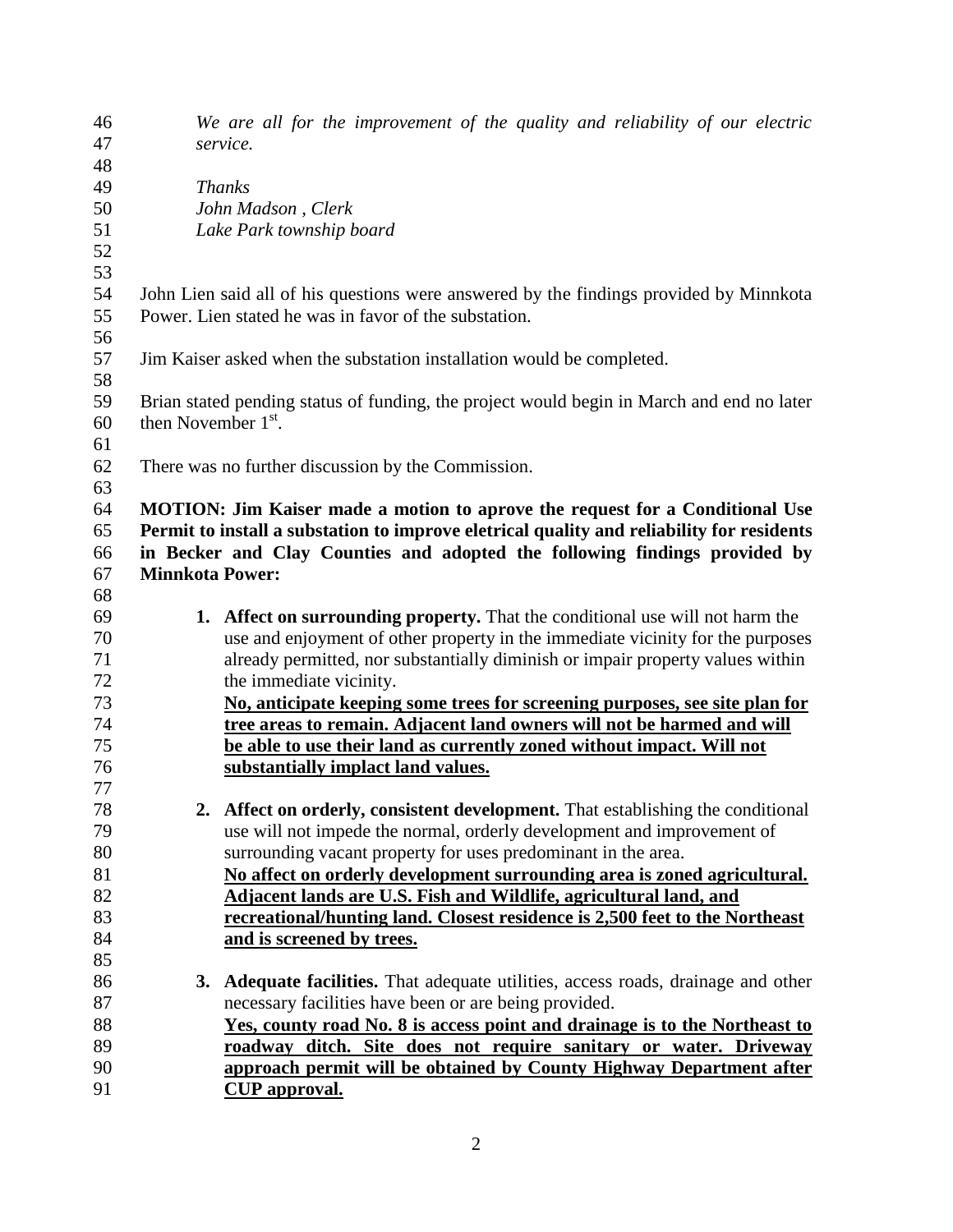| 92          |                                                                                          |
|-------------|------------------------------------------------------------------------------------------|
| 93          | 4. Adequate parking. That adequate measures have been or will be taken to                |
| 94          | provide sufficient off-street parking and loading space to serve the proposed            |
| 95          | use.                                                                                     |
| 96          | <u>Yes, only temporary parking shall be needed after construction for</u>                |
| 97          | inspections, maintenance, and meter readings. Site normally will not                     |
| 98          | contain any human activity.                                                              |
| 99          |                                                                                          |
| 100         |                                                                                          |
| 101         | <b>5.</b> Not a nuisance. That adequate measures have been or will be taken to prevent   |
| 102         | or control offensive odor, fumes, dust, noise, and vibration, so none of these           |
| 103         | will constitute a nuisance, and to control lighted signs and other lights so that        |
| 104         | no disturbance to neighboring properties will result.                                    |
| 105         | It will not be a nuisance. No odor, dust, or fumes will be created from the              |
| 106         | substation. Minor noise from electrical substation will be created.                      |
| 107         | Typically noise levels at 200 feet from substation are not noticeable.                   |
| 108         |                                                                                          |
| 109         | <b>6.</b> Additional criteria for shoreland areas. In Shoreland areas, it shall be found |
| 110         | that adequate measures have been or will be taken to assure that:                        |
| 111         | A. Pollution. Soil erosion or other possible pollution of public waters will             |
| 112         | be prevented, both during and after construction;                                        |
| 113         | <b>Not Applicable</b>                                                                    |
| 114         |                                                                                          |
| 115         | <b>B.</b> View from public waters. That the visibility of structures and other           |
| 116         | facilities as viewed from public waters will be limited;                                 |
| 117         | <b>Not Applicable</b>                                                                    |
| 118         |                                                                                          |
| 119         | C. Adequate utilities. That the site is adequate for water supply and on-                |
| 120         | site sewage treatment;                                                                   |
| 121         | <b>Not Applicable</b>                                                                    |
| 122         |                                                                                          |
| 123         | <b>D.</b> Watercraft. That the types, uses, and number of watercrafts that the           |
| 124         | project will generate can safely accommodated.                                           |
| 125         | <b>Not Applicable</b>                                                                    |
| 126         |                                                                                          |
| 127         | Jeff Moritz seconded the motion. All in favor. Motion carried.                           |
| 128         |                                                                                          |
| 129         |                                                                                          |
| 130         | 2. SECOND ORDER OF BUINESS: APPLICANT: K and A Enterprise 521                            |
| 131         | Washington Ave. Detroit Lakes, MN Project Location: 12144 County Highway                 |
| 132         | 4 LEGAL LAND DESCRIPTION: Part of SW 1/4 of SW 1/4 of section 17                         |
| 133         | <b>APPLICATION AND DESCRIPTION OF PROJECT:</b> Request a Prelimnary                      |
| 134         | Plat for a common interest community with 15 lots.                                       |
| 135         |                                                                                          |
| 136<br>1.27 | Dylan Ramstad Skoyles introduced the request for a Preliminary Plat for a common         |

interest community with 15 lots.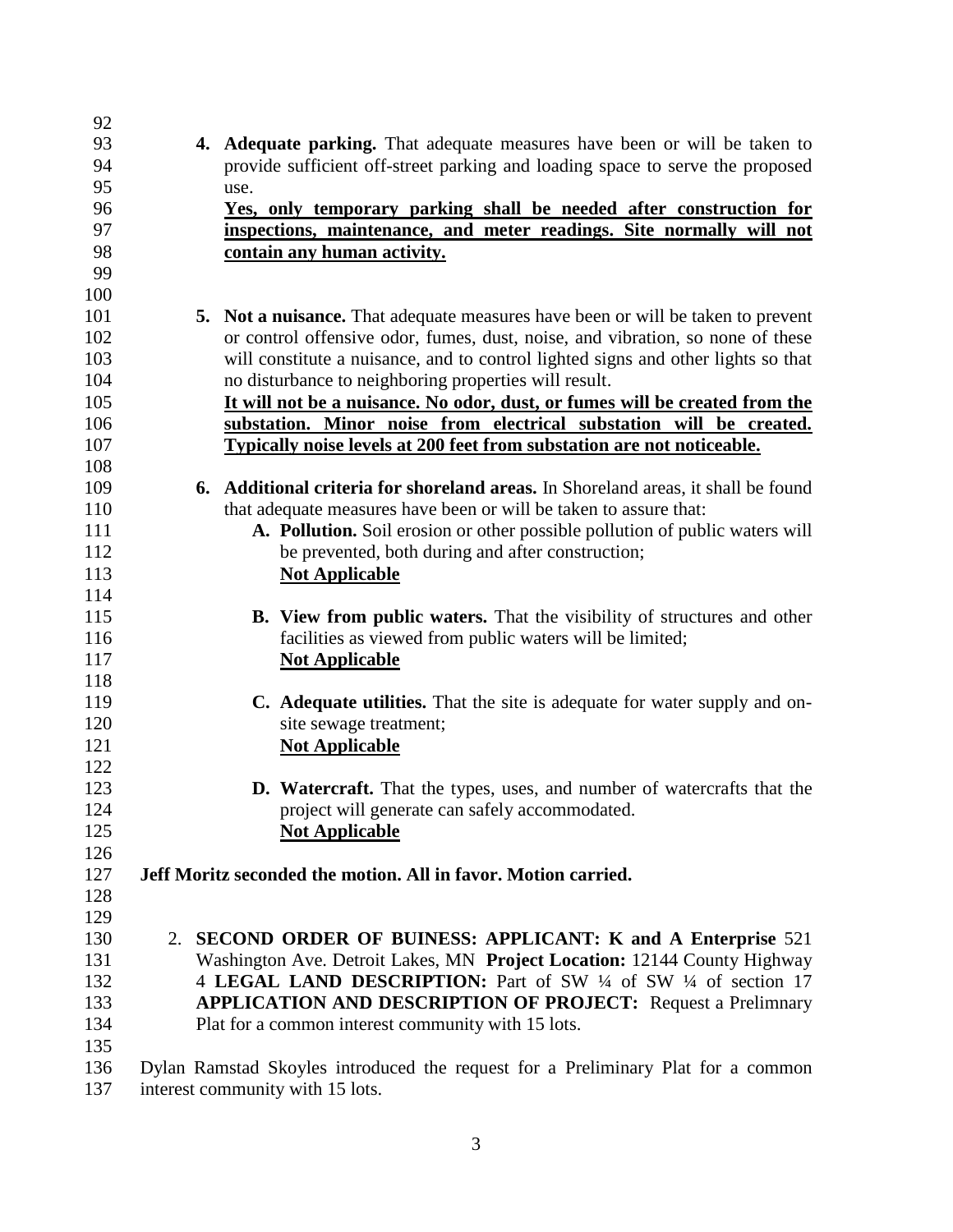| 138 |                                                                                              |  |  |
|-----|----------------------------------------------------------------------------------------------|--|--|
| 139 | Scott Walz from Meadow Land Surveying spoke on behalf of K and A Enterprise. Scott           |  |  |
| 140 | stated the storage unit would consist of 15 units, that there will be no commercial          |  |  |
| 141 | activity, no well or septic system will exist, and that the Preliminary Plat conforms to the |  |  |
| 142 | Zoning Ordinance.                                                                            |  |  |
| 143 |                                                                                              |  |  |
| 144 | Jim Bruflodt asked if there are plans for the Northern portion of the property. Scott stated |  |  |
| 145 | no, it will continue to be farmed.                                                           |  |  |
| 146 |                                                                                              |  |  |
| 147 | Jim Kaiser asked if there was an existing road approach off of County Road 4. Scott said     |  |  |
| 148 | no, they will need to apply for a permit.                                                    |  |  |
| 149 |                                                                                              |  |  |
| 150 | Dylan stated he received two letters pertaining to the plat. A letter from American          |  |  |
| 151 | Properties, Inc. read:                                                                       |  |  |
| 152 |                                                                                              |  |  |
| 153 | Dear Becker County Planning and Zoning,                                                      |  |  |
| 154 |                                                                                              |  |  |
| 155 | I, Mike Staber, President of American Properties, Inc. would like to submit my               |  |  |
| 156 | comments on the proposed project by $K \& A$ Enterprises, LLP. I own the                     |  |  |
| 157 | adjoining 10 acres and building to the west (12034 County Highway 4, Lake                    |  |  |
| 158 | Park) of this proposed project. The only two concerns that I had, $K \& A$                   |  |  |
| 159 | Enterprises, LLP addressed, and moving forward I do not have any further                     |  |  |
| 160 | concerns about the project. As I am unable to attend the meeting I just wanted to            |  |  |
| 161 | give my formal letter of having no objections to the proposed project. I am                  |  |  |
| 162 | looking forward to having $K$ & A Enterprises, LLP as neighbors.                             |  |  |
| 163 |                                                                                              |  |  |
| 164 | Sincerely,                                                                                   |  |  |
| 165 |                                                                                              |  |  |
| 166 | Mike Staber                                                                                  |  |  |
| 167 | American Properties, Inc.                                                                    |  |  |
| 168 |                                                                                              |  |  |
| 169 | The second letter read by Dylan was received from Central Specialties, Inc. it read:         |  |  |
| 170 |                                                                                              |  |  |
| 171 | RE: K & A Enterprises LLP Preliminary Plat Proposal                                          |  |  |
| 172 |                                                                                              |  |  |
| 173 | Dear Dylan:                                                                                  |  |  |
| 174 |                                                                                              |  |  |
| 175 | I am writing on behalf of Minnerath Investments, LLC (Central Specialties, Inc.,             |  |  |
| 176 | Operator), with regard to the Notice of Public Hearing by the Planning                       |  |  |
| 177 | Commission for preliminary plat approval as proposed by $K \& A$ Enterprises                 |  |  |
| 178 | LLP. The proposed site location is 12144 County Highway 4. Lake Park, Mn.                    |  |  |
| 179 |                                                                                              |  |  |
| 180 | Please be advised that Minnerath Investments LLC owns property located to the                |  |  |
| 181 | north of the proposed plat, in the NW quarter of Sec. 17. Our property is the site           |  |  |
| 182 | of a permitted and active gravel pit which includes the permitted use of operating           |  |  |
| 183 | a Hot Mix Asphalt plant. While we are not currently mining gravel or operating               |  |  |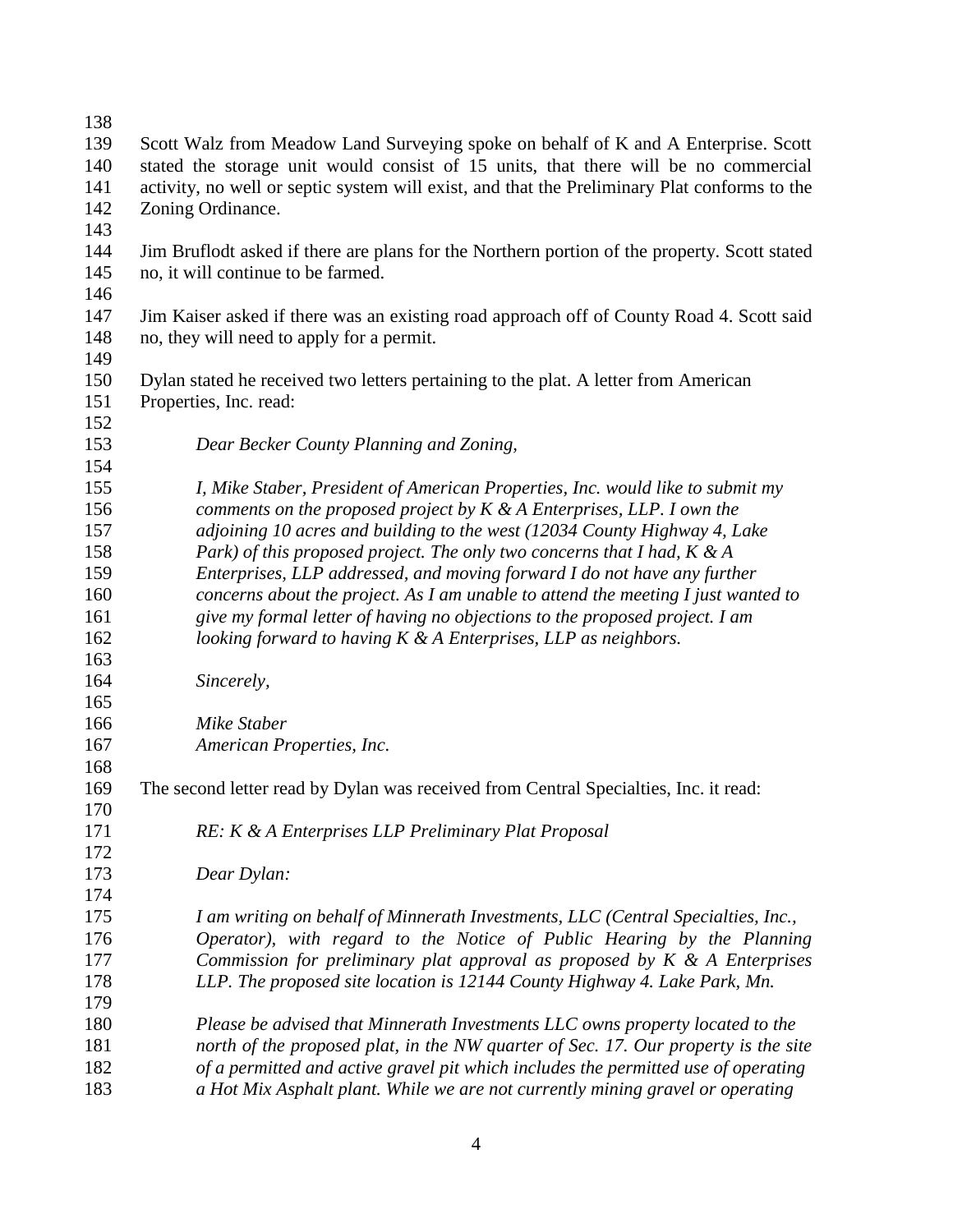| 184 | on the site at this time, we reserve the right to pursue such use in the future if and |
|-----|----------------------------------------------------------------------------------------|
| 185 | when the demand for aggregate products, including hot mix asphalt, arises.             |
| 186 |                                                                                        |
| 187 | We have no objection to the proposed subdivision, but we would like to stress that     |
| 188 | we intend to operate our gravel pits when needed for area road construction            |
| 189 | projects. We trust that the permitted uses of our property and that of $K \& A$        |
| 190 | Enterprises, LLP is such that the co-existence of each is both neighborly and          |
| 191 | mutually beneficial.                                                                   |
| 192 |                                                                                        |
| 193 | Sincerely,                                                                             |
| 194 | Susan Vieregge                                                                         |
| 195 | <b>Environmental Manager</b>                                                           |
| 196 | Central Specialties, Inc.                                                              |
| 197 |                                                                                        |
| 198 | Jim Kaiser asked the location of the pit. Jim Bruflodt and Scott Walz explained the    |
| 199 | location.                                                                              |
| 200 |                                                                                        |
| 201 | Jim Kaiser pointed out there was no obvious concerns from any neighbors because none   |
| 202 | were present. Kaiser stated there are adequate trees for screening, and said he has no |
| 203 | objection to the request.                                                              |
| 204 |                                                                                        |
| 205 | There was no further discussion by the Commission.                                     |
| 206 |                                                                                        |
| 207 | <b>MOTION: Dave Blomseth made a motion to approve the request for a Preliminary</b>    |
| 208 | Plat for a common interest community with 15 lots. John Lien seconded the motion.      |
| 209 | All in favor. Motion carried.                                                          |
| 210 |                                                                                        |
| 211 | 3. THIRD ORDER OF BUSINESS: APPLICANT: Wallace Danielson 28200                         |
| 212 | County Highway 21 Project Location: 28200 County highway 21 LEGAL                      |
| 213 | LAND DESCRIPTION: Se 1/4 of SE1/4 of section 34 APPLICATION AND                        |
| 214 | <b>DESCRIPTION OF PROJECT:</b> Request a Conditional Use permit to have a              |
| 215 | feedlot over 500 head.                                                                 |
| 216 |                                                                                        |
| 217 | Dylan Ramstad Skoyles introduced the request for a Conditional Use Permit to have a    |
| 218 | feedlot over 500 head.                                                                 |
| 219 |                                                                                        |
| 220 | Jim Bruflodt made note that Wallace Danielson was not present to answer any question   |
| 221 | from the board or public.                                                              |
| 222 |                                                                                        |
| 223 | Larry Knutson stated he found no issues with the request.                              |
| 224 |                                                                                        |
| 225 | John Lien asked about animal units.                                                    |
| 226 |                                                                                        |
| 227 | Dylan explained that a feed lot of over 500 animal units requires a Conditional Use    |
| 228 | Permit and this Conditional Use Permit will have a cap of 1276 animal units.           |
|     |                                                                                        |
| 229 |                                                                                        |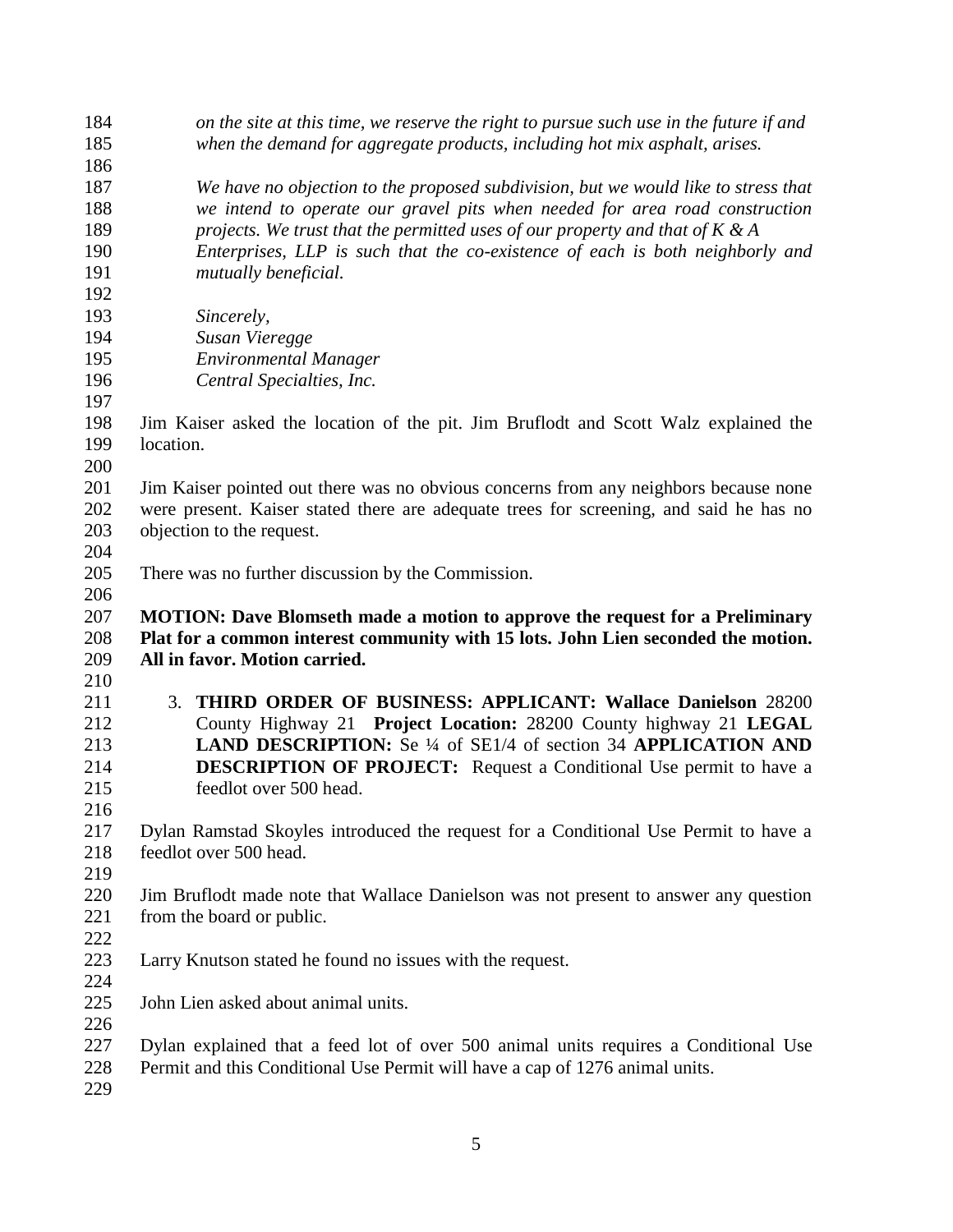- Harry Johnston asked the distance notifications were sent to surrounding neighbors. Dylan explained and said the distance did not reach to the town of Richwood.
- 

 Jim Kaiser said he spoke with Roger Winter, a neighbor. Winter said the feed lot once belonged to Danielson's father and has been in existence for a long time. Winter had no issue with the feed lot. Kaiser also stated the MPCA is involved in the process of permitting the feed lot and monitors the river involved.

- Larry Knutson asked if the property totaled 520 acres. The answer given was yes.
- Dave Blomseth made clear that the feed lot permit process is extensive and he found no issues with the request.
- 
- Knutson asked if the feed lot was in a watershed district.
- Jim Kaiser mentioned the clean water act and how other dairy farmers in the area were involved and regulated in the act.
- 
- No letters were received in favor or against the request.
- There was no further discussion by the Commission.
- 
- **MOTION: John Lien made a motion to approve the request for a Conditional Use permit to have a feedlot over 500 head and adopted the staff findings of:**
- 
- **Staff report for Wallace Danielson**
- **Wallace Danielson has submitted a Conditional Use Application for a feed lot of over 500 cattle. He plans on having 1,276 head of cattle. Chapter eight section eleven part F of the zoning ordinance outlines six findings and criteria for approving a conditional use. Staff has reviewed the application and makes the following recommendations:**
- **1. Affect on surrounding property. That the conditional use will not harm the use and enjoyment of other property in the immediate vicinity for the purposes already permitted, nor substantially diminish or impair property values within the immediate vicinity.**
- **The properties in the immediate vicinity are farm fields and will be able to continue with uses already permitted. There are already two feedlots in the area and this will just combine the two.**
- **2. Affect on orderly, consistent development. That establishing the conditional use will not impede the normal, orderly development and improvement of surrounding vacant property for uses predominant in the area.**
- **The use prominently in the area is Ag with the exemption of Richwood slightly more than a mile away.**
- **3. Adequate facilities. That adequate utilities, access roads, drainage and other necessary facilities have been or are being provided.**